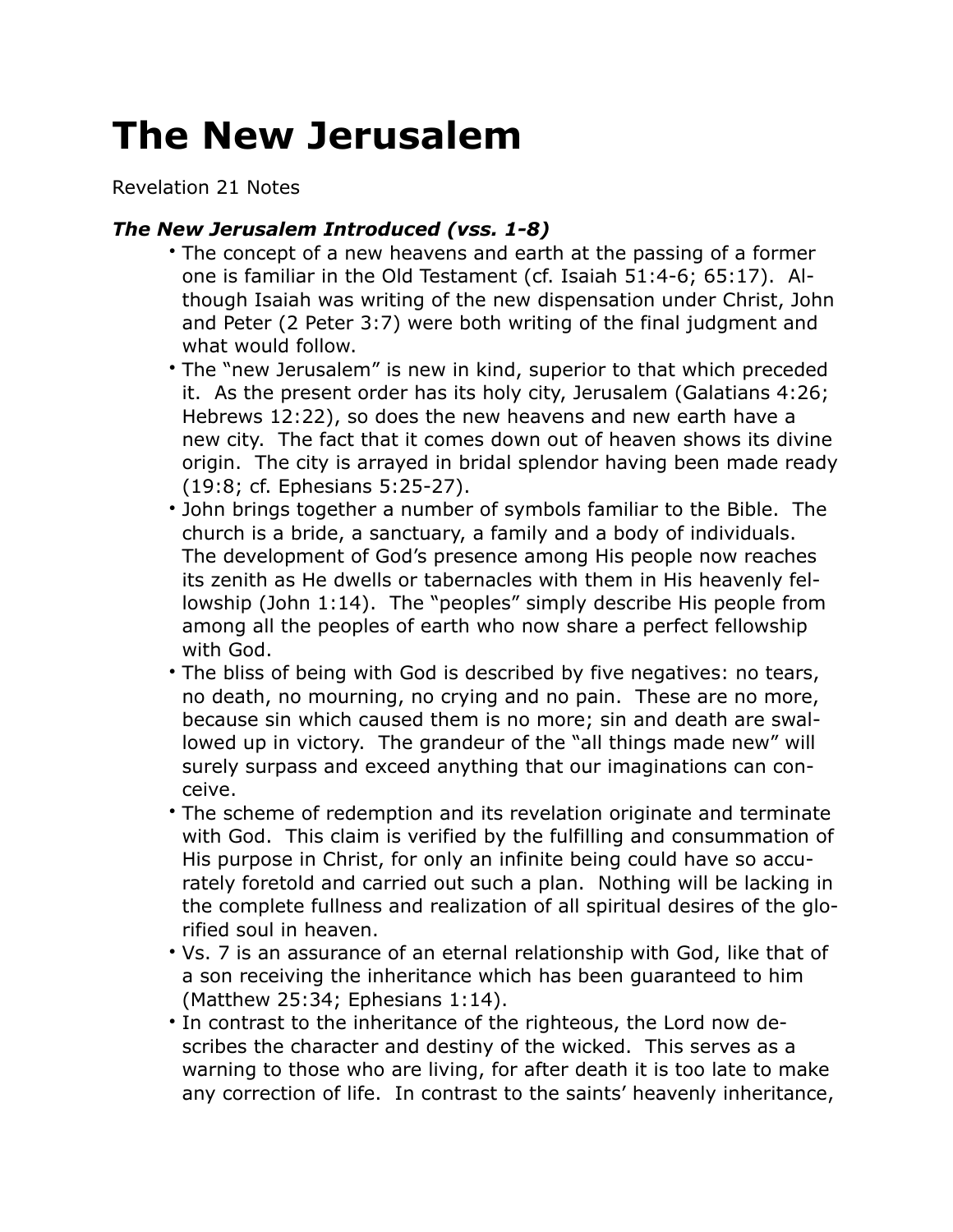the wicked suffer the second death in the lake that burns with fire and brimstone.

## *The Exterior Of The City (vss. 11-21)*

- The judgment of the harlot and the marriage of the bride are set forth in clear and vivid contrast, as have been the seductive lusts of the one and the beauty and holiness of the other; each has been represented by strong symbols.
- Instead of seeing a beautiful woman attired in bridal garments as would be expected, he is shown the holy city coming down out of heaven. As the harlot was symbolized by a great city, the bride is signified by a holy city. John sees the city, the church, in its final glory at home with God and the Lamb.
- The thought being emphasized in this section is that the city is made glorious by the glory of God which fills it (cf. Exodus 40:34; 1 Kings 8:11). Jasper, absolutely flawless and as clear as crystal, expresses the perfect illumination of the holy city.
- In John's day no city could endure without a strong wall for protection. The wall symbolizes the picture of absolute and perfect security of those within the city and of their complete and unassailable fellowship with God. It is probable that the twelve angels at the gates symbolize the completed work of angelic ministering spirits.
- With gates bearing the names of the twelve tribes and the foundation stones bearing the names of the twelve apostles, the churches of the Old and New Covenants are thus united into one, bring all redeemed into one eternal home. Twelve symbolizes the full number of the apostles who serve the Lamb, just as twelve indicates the full number of the tribes of Israel.
- The size of the city staggers the imagination. The size and shape of the measured city symbolizes a great and marvelous holy place into which the faithful priests of the earth will eventually enter and offer sacrifices of praise to their God.
- Paul's words describing the mystery of the gospel in 1 Corinthians 2:9 could likewise be said of that which God has in store for those who are prepared for it. John gives a fuller description of the foundation by naming the most precious stones known to the world at that time (some of which cannot be identified today). The ancients esteemed pearls, which were often highly lustrous, white or variously colored. There is simply nothing in the universe to which the holy city can be compared.

## *The Interior Of The City (vss. 22-27)*

• The glory of God's being and presence fills the city. The promise of